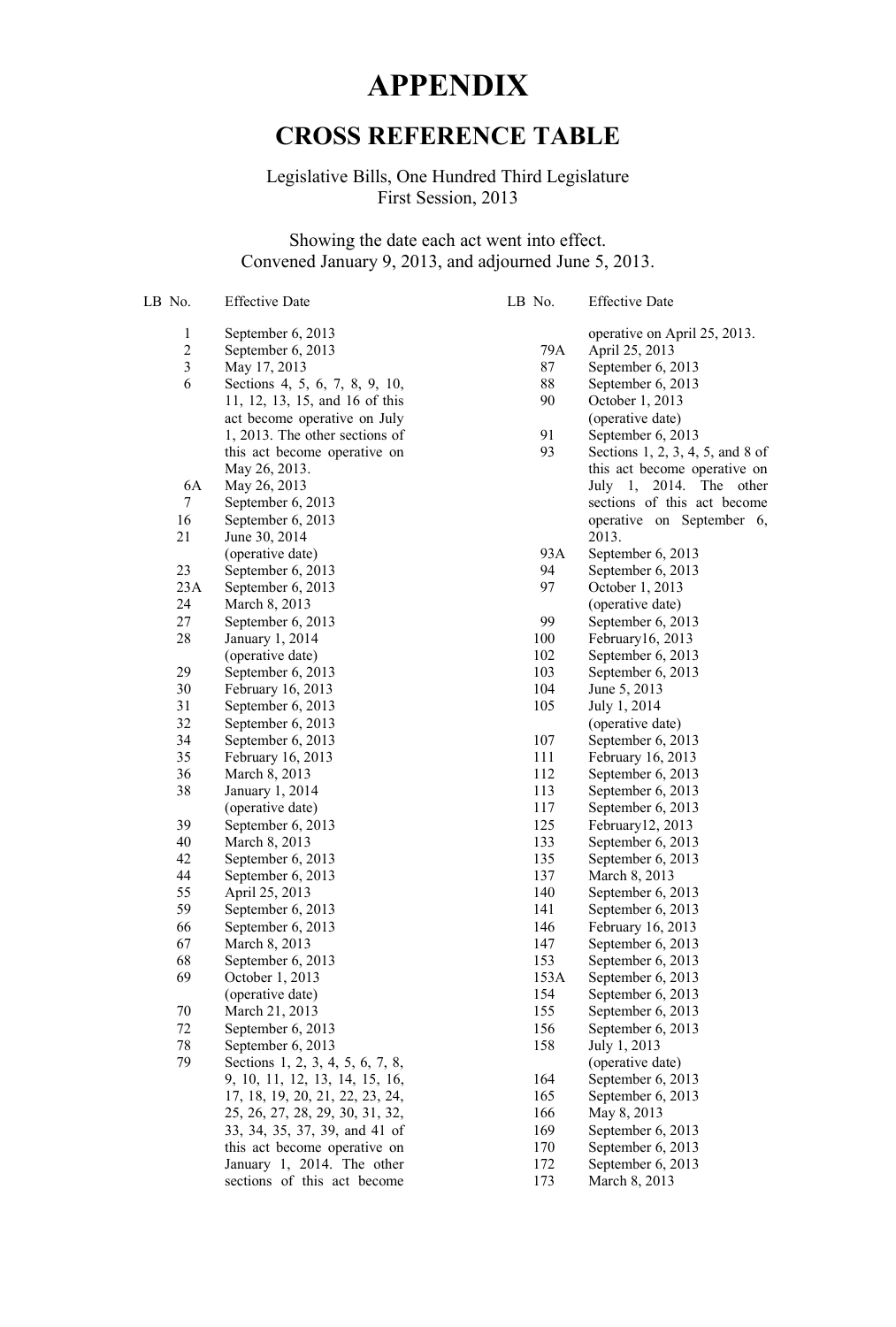| LB No.      | <b>Effective Date</b>                |
|-------------|--------------------------------------|
| 180         | September 6, 2013                    |
| 192         | September 6, 2013                    |
| 194         | May 22, 2013                         |
| 195         | July 1, 2013                         |
|             | (operative date)                     |
| 196         | July 1, 2013                         |
| 197         | (operative date)<br>July 1, 2013     |
|             | (operative date)                     |
| 198         | July 1, 2013<br>(operative date)     |
| 199         | Provisions line-item vetoed          |
|             | the<br>by<br>Governor<br>and         |
|             | overridden by the Legislature        |
|             | became effective on May 29,          |
|             | 2013.<br>All<br>other provisions     |
|             | became effective on May 26,<br>2013. |
| 200         | May 26, 2013                         |
|             |                                      |
| 203         | September 6, 2013                    |
| 205         | September 6, 2013                    |
| 207         | October 1, 2013                      |
|             | (operative date)                     |
| 207A        | September 6, 2013                    |
| 208         | September 6, 2013                    |
| 209         | September 6, 2013                    |
| 210         | September 6, 2013                    |
| 211         | July 1, 2013                         |
|             | (operative date)                     |
| 211A        | June 5, 2013                         |
| 213         | March 8, 2013                        |
| 214         | September 6, 2013                    |
| 216         | June 5, 2013<br>September 6, 2013    |
| 216A<br>222 | May 8, 2013                          |
| 223         | September 6, 2013                    |
| 224         | September 6, 2013                    |
| 225         | September 6, 2013                    |
| 230         | September 6, 2013                    |
| 240         | September 6, 2013                    |
| 242         | September 6, 2013                    |
| 243         | September 6, 2013                    |
| 250         | September 6, 2013                    |
| 255         | October 1, 2013                      |
|             | (operative date)                     |
| 262         | September 6, 2013                    |
| 263         | April 25, 2013                       |
| 265         | May 26, 2013                         |
| 269         | June 5, 2013                         |
| 269A        | June 5, 2013                         |
| 271         | September 6, 2013                    |
| 277         | September 6, 2013                    |
| 279         | September 6, 2013                    |
| 283         | September 6, 2013                    |
| 290         | September 6, 2013                    |
| 295         | April 4, 2013                        |
| 296         | January 1, 2014<br>(operative date)  |
| 298         | June 5, 2013                         |
| 299         | September 6, 2013                    |
| 303         | September 6, 2013                    |
| 306         | July 1, 2013                         |
|             | (operative date)                     |
| 306A        | July 1, 2013                         |

| LB No.     | <b>Effective Date</b>                          |
|------------|------------------------------------------------|
|            | (operative date)                               |
| 308        | September 6, 2013                              |
| 311        | September 6, 2013                              |
| 316        | September 6, 2013                              |
| 326        | September 6, 2013                              |
| 329        | September 6, 2013                              |
| 331        | June 5, 2013                                   |
| 332        | September 6, 2013                              |
| 336        | September 6, 2013                              |
| 337        | March 21, 2013                                 |
| 340        | September 6, 2013                              |
| 341        | January 1, 2015                                |
|            | (operative date)                               |
| 344<br>345 | May 8, 2013<br>and 6 of this act<br>Sections 1 |
|            | operative<br>become                            |
|            | on<br>September 6, 2013. Sections 2            |
|            | and 7 of this act become                       |
|            | operative on January 1, 2013.                  |
|            | The other sections of this act                 |
|            | become operative on May 8,                     |
|            | 2013.                                          |
| 349        | September 6, 2013                              |
| 361        | September 6, 2013                              |
| 363        | September 6, 2013                              |
| 363A       | September 6, 2013                              |
| 366        | June 5, 2013                                   |
| 366A       | June 5, 2013                                   |
| 368        | July 1, 2014                                   |
|            | (operative date)                               |
| 368A       | September 6, 2013                              |
| 377        | September 6, 2013                              |
| 384        | May 17, 2013                                   |
| 384A       | May 17, 2013                                   |
| 386<br>388 | September 6, 2013                              |
| 398        | September 6, 2013<br>September 6, 2013         |
| 407        | May 22, 2013                                   |
| 408        | March 1, 2013                                  |
| 410        | May 30, 2013                                   |
| 420        | May 8, 2013                                    |
| 423        | September 6, 2013                              |
| 426        | September 6, 2013                              |
| 429        | September 6, 2013                              |
| 429A       | September 6, 2013                              |
| 434        | September 6, 2013                              |
| 435        | September 6, 2013                              |
| 442        | September 6, 2013                              |
| 458        | September 6, 2013                              |
| 459        | September 6, 2013                              |
| 476        | October 1, 2013                                |
|            | (operative date)                               |
| 477<br>479 | September 6, 2013<br>September 6, 2013         |
| 483        | September 6, 2013                              |
| 483A       | September 6, 2013                              |
| 484        | September 6, 2013                              |
| 487        | September 6, 2013                              |
| 493        | September 6, 2013                              |
| 495        | April 25, 2013                                 |
| 495A       | April 25, 2013                                 |
| 497        | May 30, 2013                                   |
| 499        | September 6, 2013                              |
| 500        | September 6, 2013                              |